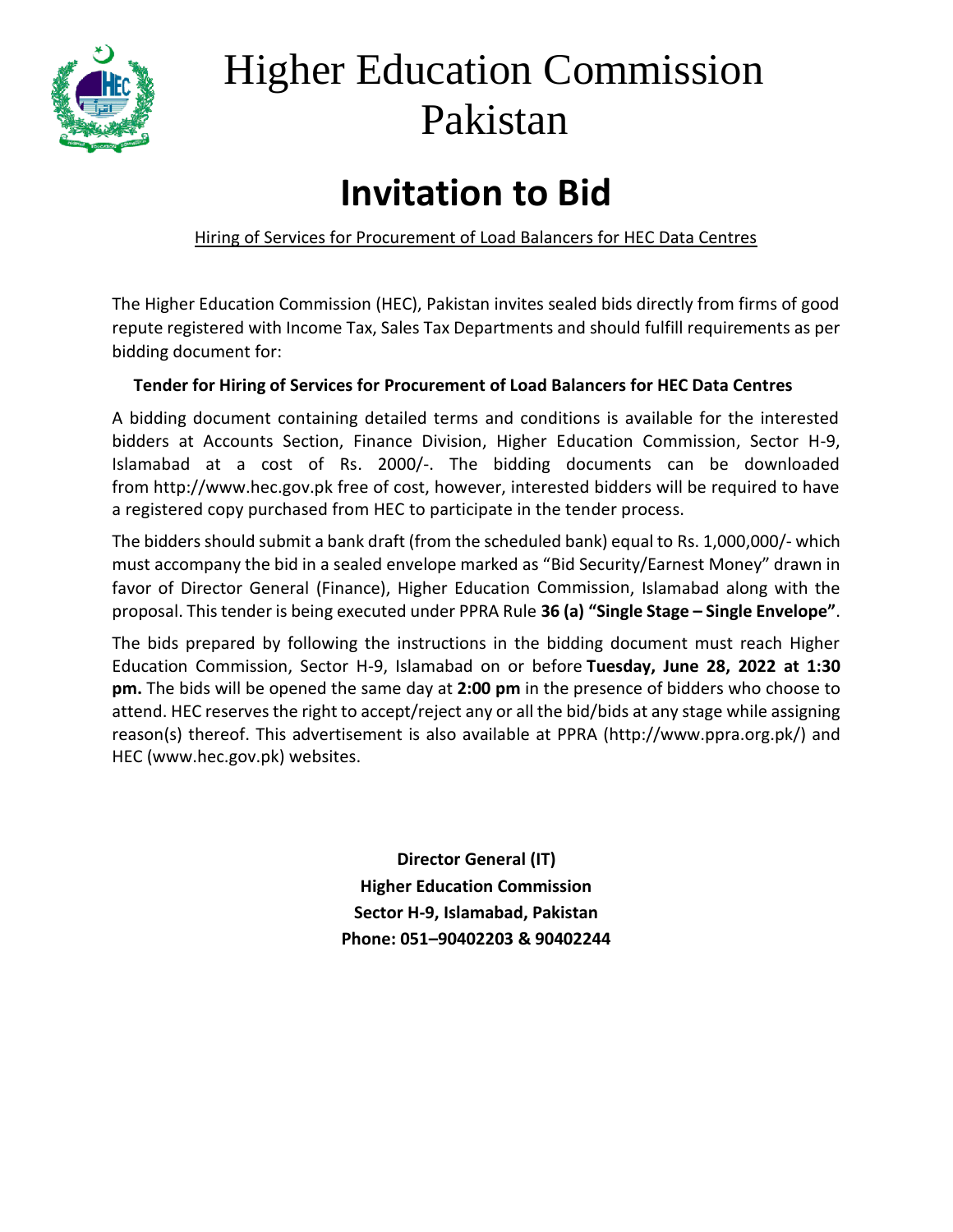

**HFC HFC** нес **HFC HEC** HEC HEC HEC HEC HEC HEC HEO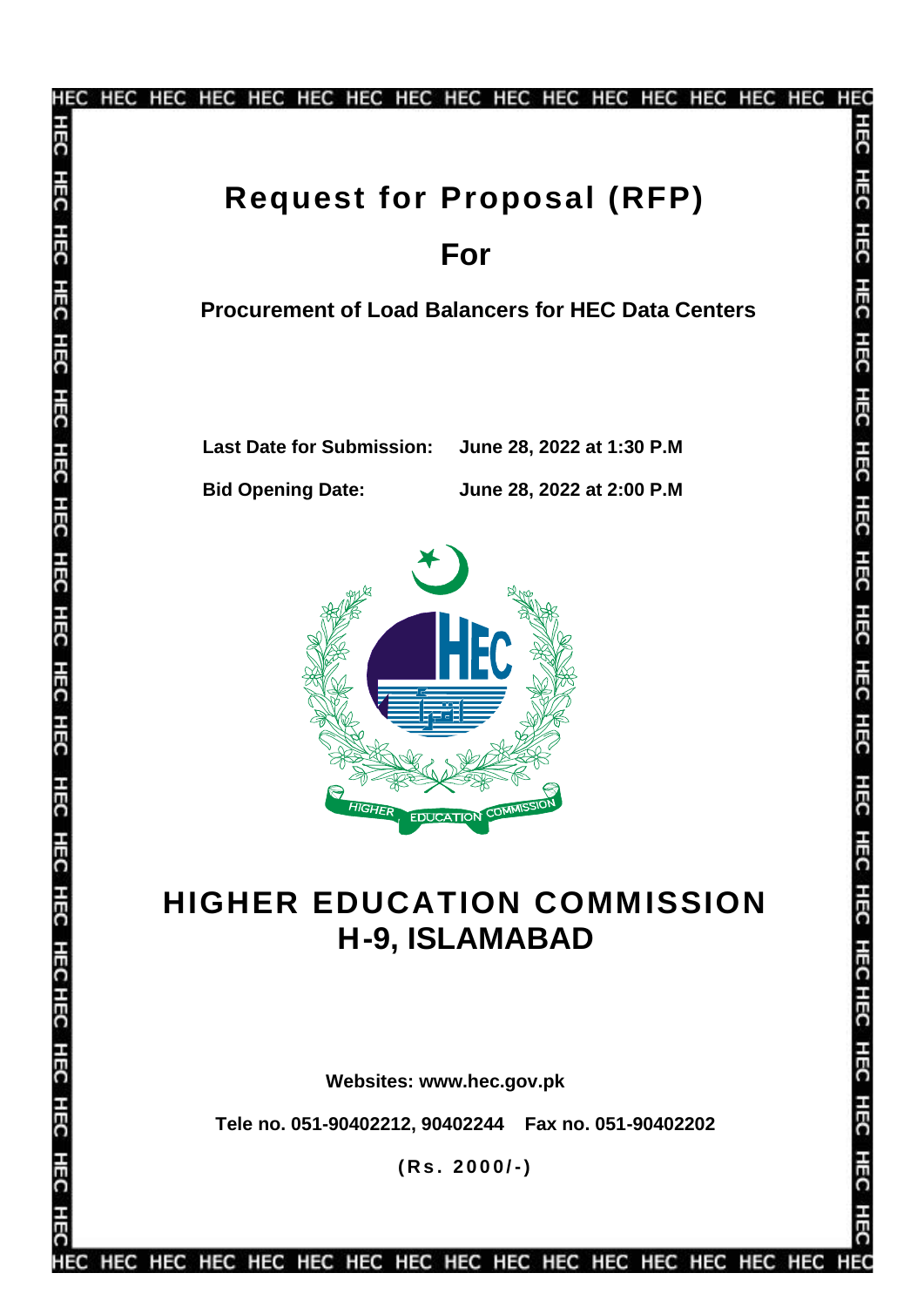

# **Table of Content**

#### **List of Annexure / Form(s)**

| Annex VI: Technical Compliance Certificates/Compliance Undertaking 19 |  |
|-----------------------------------------------------------------------|--|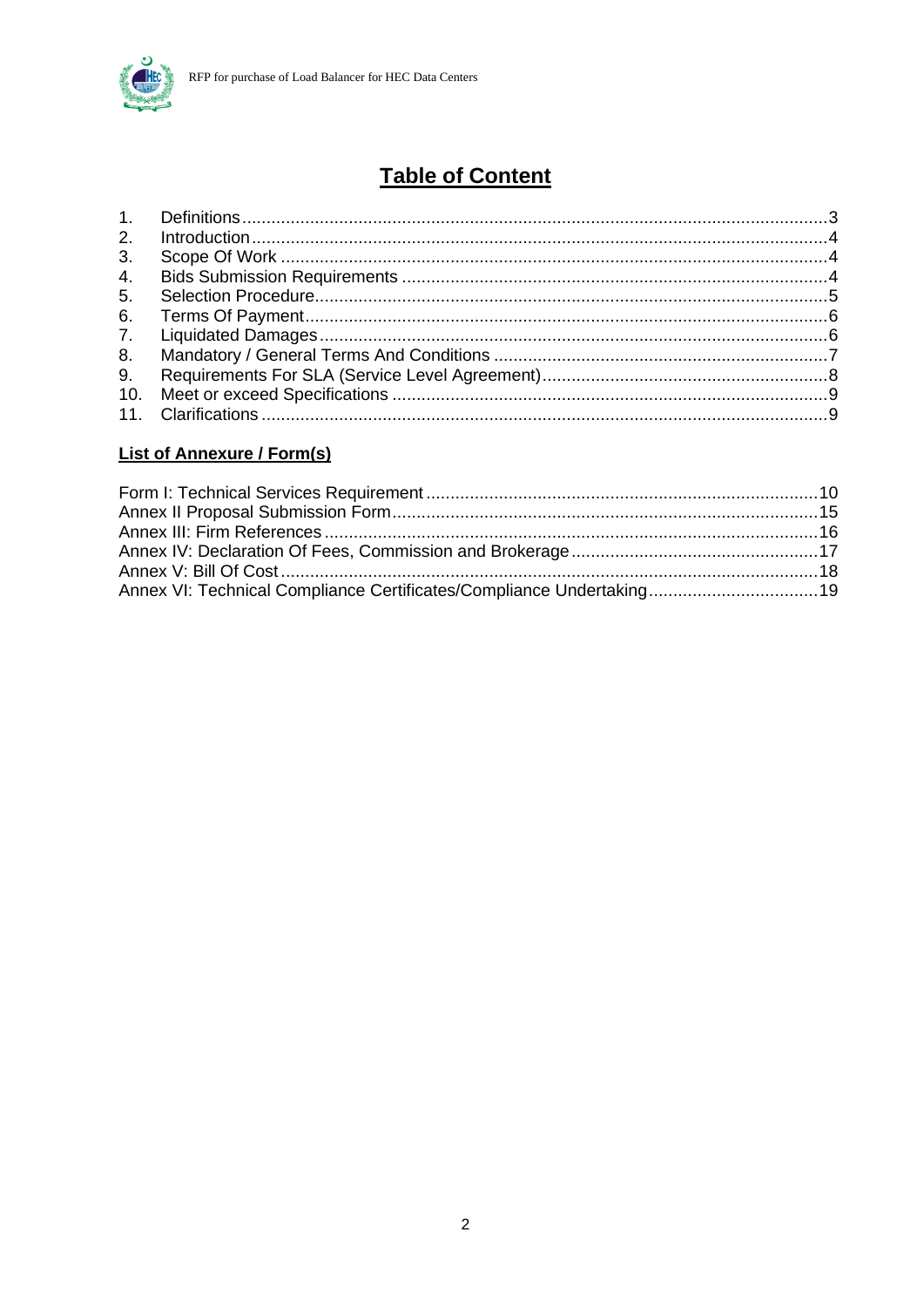

#### <span id="page-3-0"></span>**1. DEFINITIONS**

- 1.1. HEC: Higher Education Commission.
- 1.2. SLA: Service Level Agreement.
- 1.3. RFP: Request for Proposals.
- 1.4. BOQ: Bill of Quantity.
- 1.5. BOC: Bill of Cost.
- 1.6. Total Bid Value: Cost of Three-year services as per BOC.
- 1.7. Total Contract Value: Cost of Three-year services as per BOC, Parts and Consumables Costs.
- 1.8. Bidder: Firms who have submitted the proposals.
- 1.9. Selected Bidder: Firms selected for the award of the tender.
- 1.10. First Party: Higher Education Commission.
- 1.11. Second Party: Selected Bidder.
- 1.12. Service Level Agreement: The level of service which HEC purchases from vendor in respect of the service.
- 1.13. Trouble Ticket: A File that identified the fault, the technical detail.
- 1.14. Call-out Interval: The time between Network Operation Centre issuing a trouble ticket to the concerned vendor engineer and confirming that the trouble ticket is received and accepted by the vendor.
- 1.15. Restoration Time: Time measured between a trouble ticket being received and accepted by the vendor and restoration of the system(s)/service(s)/functionality (ies) in subject to operation condition.
- 1.16. Resolve: To restore the system(s)/services(s)/functionality (ies) about which a trouble ticket was issued and complete all further activates necessary to close the trouble ticket.
- 1.17. Resolution Time: The time measured between a Trouble ticket being received and accepted by the vendor and the answer to / completion of the trouble ticket.
- 1.18. Violation: Breach of SLA against activities will be considered as one violation, and in case for further delay, every subsequent interval equal maximum resolution time will be count as double of previous violation.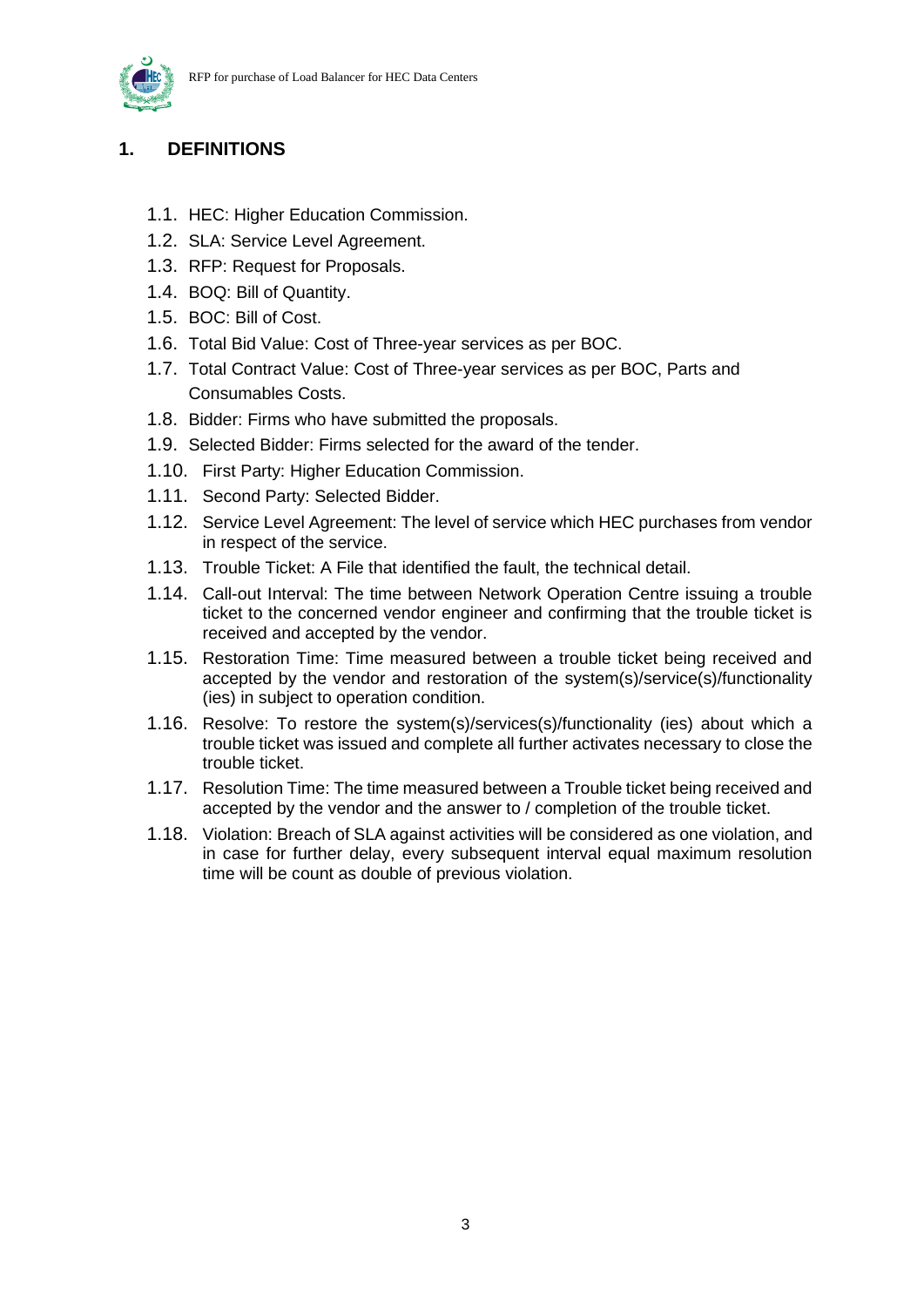



#### <span id="page-4-0"></span>**2. INTRODUCTION**

Higher Education Commission is established with the aim of facilitating the higher education sector to serve as Socio-Economic Engines for the development of Pakistan. To augment its vision, HEC has always believed and encouraged technology as a tool for the higher education sector to leapfrog and catch up with the pace of socio-economic development of the developed world. HEC has always given special focus to Information Technology for the enablement and empowerment of higher education sector.

Whereas the Higher Education Commission (HEC), has I.T. Infrastructure which provides I.T. facilities to the employees of HEC and to the users of universities/institutes like Video Conferencing, Interactive Lecturing, Internet, Email, SAP, Internal and External Portal, Files Sharing, Unified Communication, ERP, etc. HEC have network equipment like Core Switches, Firewalls and Access Switches to provide network Facility and the above services availability to the users.

#### <span id="page-4-1"></span>**3. SCOPE OF WORK**

Following requirements define the scope of work of this tender:

- 1. The Selected Bidder will be responsible for the supply, installation, configuration, integration, testing, and commissioning of supplied equipment and components at HEC designated site(s) (Islamabad, Lahore, and Karachi) as per requirements of HEC.
- 2. Selected Bidder must ensure that the supplied equipment is operational, new, perform properly, and meet RFP's Technical Specification mentioned in Form-I.
- 3. Official Hands-on Training to nominated HEC Professionals.
- 4. At the time of installation and commissioning, the Selected Bidder must provide comprehensive documentation of Configuration and Manuals etc.
- 5. The selected Bidder shall be responsible for the provisioning of extended warranties and services if required by HEC.
- 6. The selected Bidder will be responsible to respond to events on urgent basis as per SLA mention in this RFP.
- 7. Selected Bidder shall be responsible for minimum 3 years of Services.

#### <span id="page-4-2"></span>**4. BIDS SUBMISSION REQUIREMENTS**

The objective of bid submission requirement is to provide bidders the information to submit their bid in response of this RFP according to the specifications defined in this RFP and in order/sequence as set forth in this document. Bidders must follow following requirements for their proposals/bids.

1. For this tender PPRA's Rule number **36(a) 'Single stage - Single Envelope** Procedure' for open competitive bidding shall be adopted.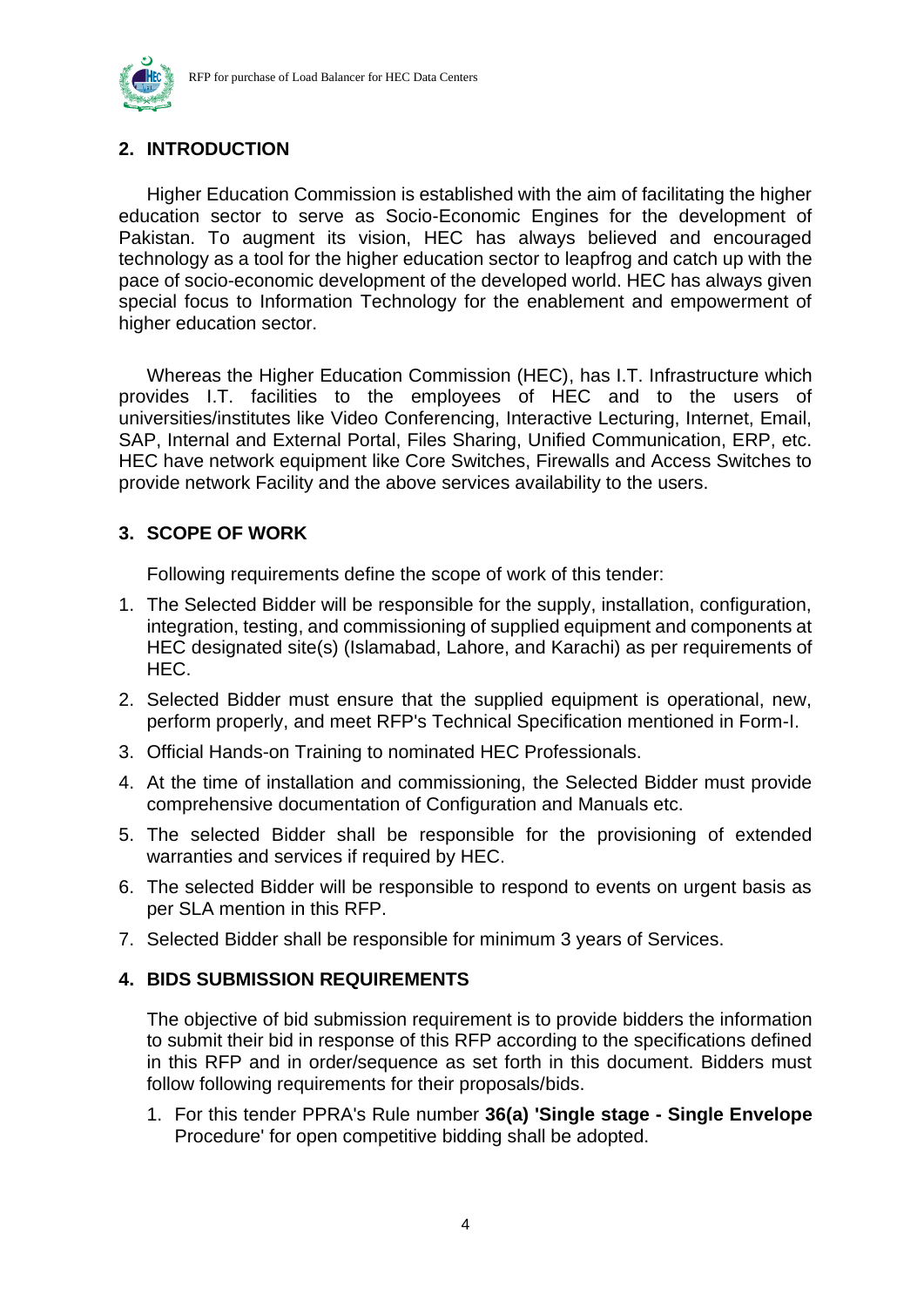

- 2. The Bidder is required to submit Bid in Single Envelop. Envelope should also be labeled with the name, address, and contact number of the bidding company.
- 3. Bidders shall submit Financial Proposals along with brochures/data sheets explaining of the items quoted.
- 4. Bidders shall submit a signed letter with Official stamp affixed on it as per the format given in Annex I as a cover letter to the Bid/Proposal. Bids/Proposals submitted without this cover letter will not be accepted, and bids will likely be rejected straightaway.
- 5. Bidders shall provide Company profile, Authorization & relationship with principal firm(s), location of branch offices, company experience in related field, technical staff details (branch-wise), project completed, major clients list as per the format given in **Annex III "Firm's References"**, equipment's technical details (brochures, data sheets, etc.) mentioning compliance and properly highlighting all the compliance specification as requested in Form I "Technical Information Form" using fluorescent highlighter.
- 6. Bidders are required to fill and sign the Technical Information Form I as provided in this RFP and must submit it along with Proposal.
- 7. Bidders are required to fill and sign all pages of the **Annex V "Bill of Cost"** while following the format given and submit it as Financial Proposal. Financial Proposals not following the given format may lead to the rejection of bid.
- 8. Bidders are required to submit their financial proposals in PAK Rupees and may quote the onward subscription prices in Dollars with dollar conversion rate (PKR). A bank draft equal to 1,000,000 PKR should accompany the bid as part of financial proposal as bid security/earnest money drawn in favor of D.G. (Finance), Higher Education Commission, Islamabad.
- 9. The bid shall not be considered without bid security/earnest money or if the amount will be less than the above mentioned amount of the submitted bid security/earnest money value.
- 10.If a bidder has quoted multiple options, in this case, the bidder should submit the bid security/earnest money equal to 1,000,000 PKR against the highest quoted option.
- 11.Integrity pact need to be furnished on legal stamp paper along with bid.
- 12.Classroom training at official training center by the certified trainer following the certification of four (04) IT Engineers/officers must be included as part of BOC.

#### <span id="page-5-0"></span>**5. SELECTION PROCEDURE**

- 1. A one step process will be used for the selection of a bidder for the award of this tender.
- 2. HEC's intent in issuing this Tender Document is to award a contract to the lowest evaluated and best responsive Bidder who meets specifications as laid out in Technical Information Form I and who fulfill all Mandatory Requirements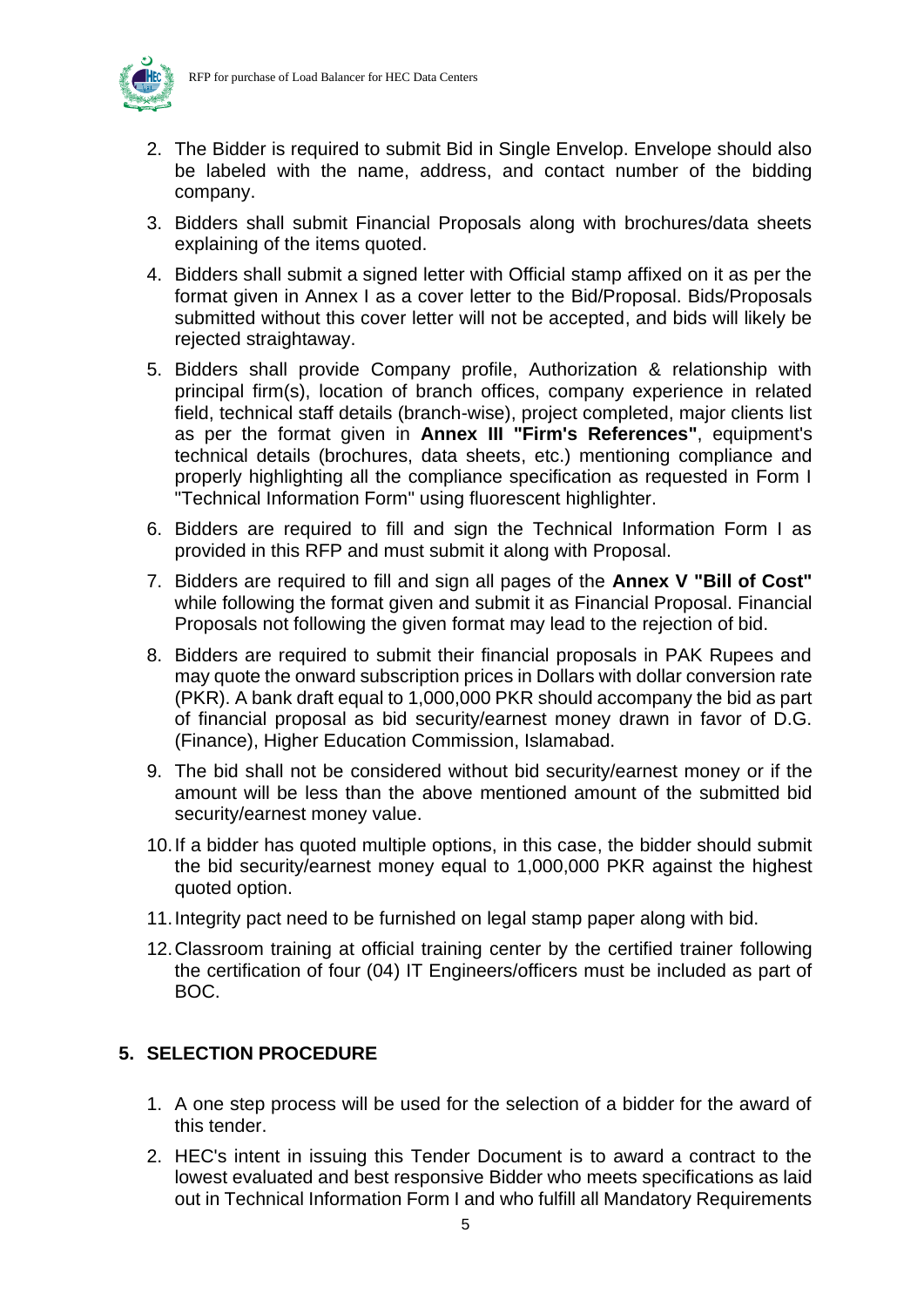

mentioned in General Terms and Conditions. If any of the requirements or equipment specifications is not met by the Bidder, the bid will be considered as non-responsive, and the bid of the next Bidder will be considered.

3. After the approval of contract award, a contract agreement on the stamp paper worth Rs. 100/- shall be executed by the firm with selected Bidder within 15 days from the date of issuance of Letter of Intent.

#### <span id="page-6-0"></span>**6. TERMS OF PAYMENT**

- 1. No payment shall be made in advance to the Contractor as mobilization advance.
- 2. Eighty percent (80%) cost of equipment shall be paid after successful delivery of equipment at HEC at (Islamabad)
- 3. Twenty percent (20%) cost of equipment shall be payable to the Contractor upon successful installation, proper integration, testing & commissioning of all equipment and training of nominated 4 HEC persons as per requirement of HEC Islamabad.
- 4. Ten Percent (10%) of the payable amount against each invoice/payment will be retained as security/retention money. 10% retained money will be released after successful completion of 1st year warranty Services.
- 5. All payments shall be made through cross cheque in the Pak Rupees.
- 6. Taxes will be deducted at source as per government rules at the time of payment.
- 7. The submitted amount of 1,000,000 PKR as bid security/earnest money of the successful Bidder will be returned after the signing of the contract within 30 days.
- 8. The Selected Bidders must furnish the Performance Bank Guarantee equivalent to 10% of contract value at the time of singing of contract, which will be released on delivery of all equipment and submission of all invoices.
- 9. If the progress of the work is not to the satisfaction of the Executive Director, HEC. Executive Director HEC has the right to cancel the order, get the work done from third party selected in accordance with the PPRA rules subject to the condition that if the first party has to pay any amount in excess of the agreed amount, the difference will be recovered from the second party.

#### <span id="page-6-1"></span>**7. LIQUIDATED DAMAGES**

- 1. In case of delay, the Executive Director, HEC reserves the right to impose a penalty not exceeding 10% of the total amount of the contract at the rate of 1% of the bill for each week of delay.
- 2. If the work is not executed according to the satisfaction of the Executive Director, the Executive Director reserves the right to reject it altogether or impose a penalty not exceeding 50% of the contract amount.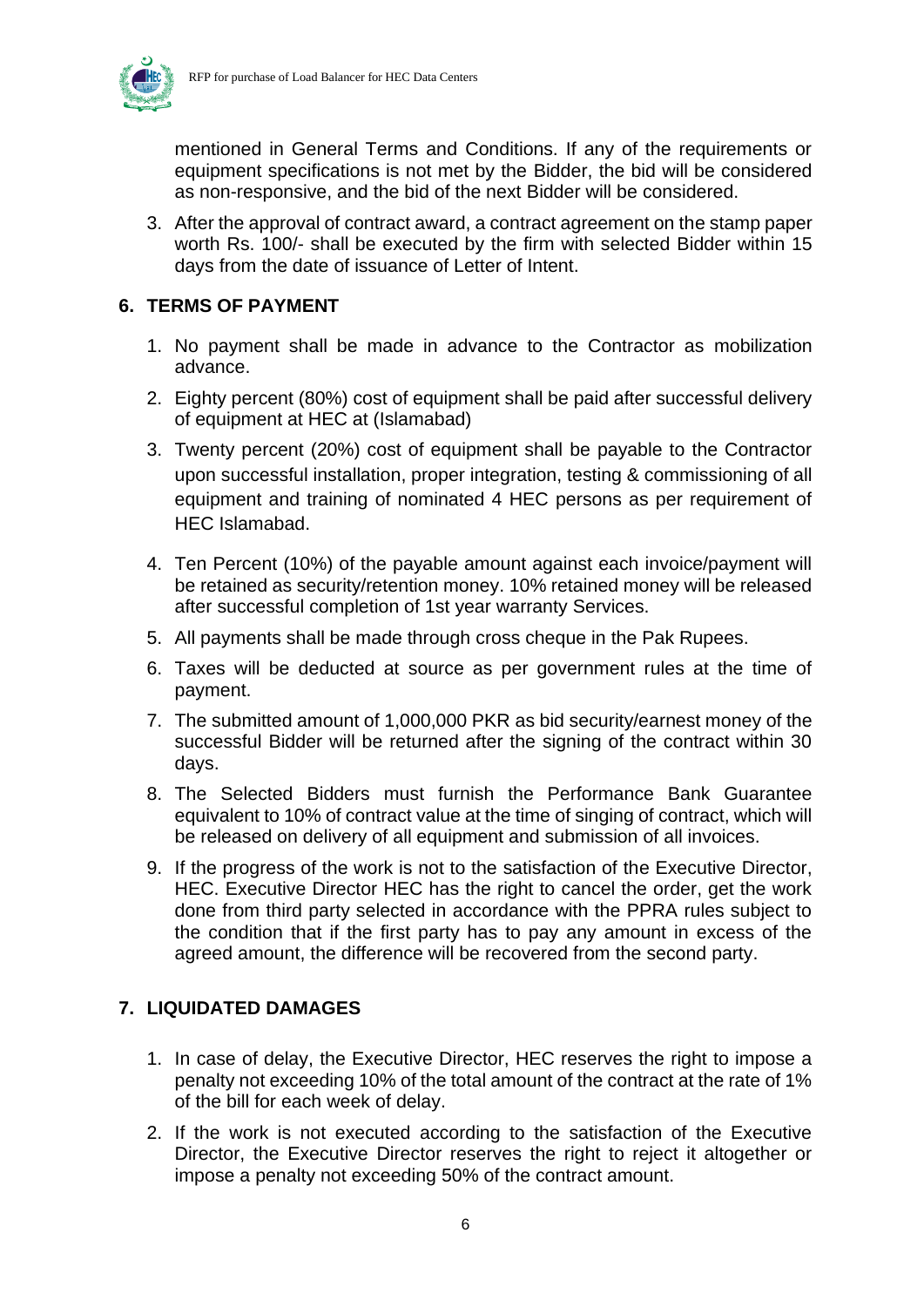

3. In case of services delay or unsatisfactory service deliver non-complying the terms of the comprehensive warranty services, Contractor performance Bank Guarantee / Retention Money will be forfeited.

#### <span id="page-7-0"></span>**8. MANDATORY / GENERAL TERMS AND CONDITIONS**

Following are mandatory and general terms & conditions apply to this RFP:

| S.H            | <b>Mandatory Requirements</b>                                                                                                                       |  |  |  |  |
|----------------|-----------------------------------------------------------------------------------------------------------------------------------------------------|--|--|--|--|
| $\mathbf{1}$   | Only authorized Distributor / Elite partner of principle can<br>participate in this tender (documentary proof is mandatory)                         |  |  |  |  |
| 2              | Income Tax Certificate / GST Certificate.                                                                                                           |  |  |  |  |
| 3              | Location of Offices (Islamabad/Rawalpindi/Lahore/Karachi).                                                                                          |  |  |  |  |
| 4              | Quoted Product (all items) are Technical Compliance as listed<br>at Technical Information Form                                                      |  |  |  |  |
| 5              | All Hardware will be delivered and installed in HEC designated<br>Offices (Islamabad, Lahore, and Karachi) and consequently<br>services support     |  |  |  |  |
| 6              | An affidavit to the effect that the firm has not been blacklisted by<br>any Government/Semi Government organization.                                |  |  |  |  |
| $\overline{7}$ | The Bidder must have Exchange, SharePoint, and php/java-<br>based and related applications platforms hosting services<br><b>Certified Engineers</b> |  |  |  |  |
| 8              | At least three years of relevant experience and Operations in<br>Pakistan. Documentary Proof with customer satisfaction report<br>required.         |  |  |  |  |
| 9              | At least Two similar nature projects in Last one year<br>(Documentary Proof with customer satisfaction report required.)                            |  |  |  |  |
| 10             | The supplied equipment must fulfill all the requirements<br>mentioned in Form I: Technical Services Requirements.                                   |  |  |  |  |
| 11             | Training Schedule & Plan                                                                                                                            |  |  |  |  |

#### **General Terms & Conditions**

- 1. The Commission reserves the right to accept/reject wholly or partially any tender at any stage of the tender process.
- 2. Validity period of the bids shall be 3 months (90 days).
- 3. The decisions of HEC will be binding on all concerned and will in no case be challengeable at any forum or any court of law.
- 4. Bids are liable to be rejected if; they are not conforming the terms, conditions and specifications stipulated in this RFP.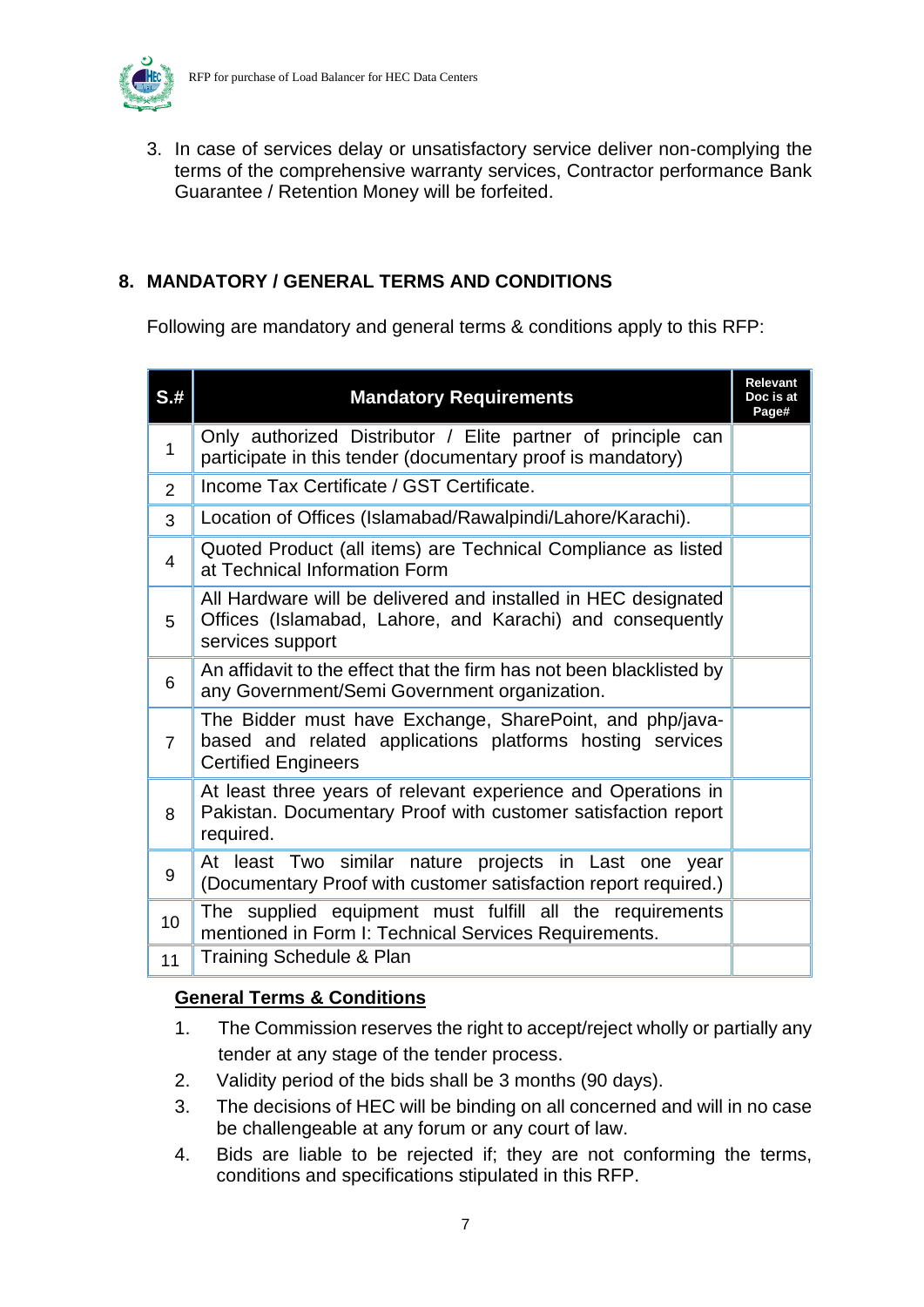

- 5. During the examination, evaluation, and comparison of the bids, the HEC at its sole discretion may ask the Bidder for clarifications of its bid.
- 6. The request for clarification and the response shall be in writing/email. However, no change in the price or substance of the bid shall be sought, offered, or permitted after bid submission.
- 7. Total Bid Value shall cover cost of equipment with warranty/services as per SLA. And shall account for financial evaluation and so shall be included in Total Bid Value.
- 8. The amount submitted as bid security/earnest money shall be refunded to the unsuccessful bidders after the decision of "Tender Committee" for the award of said tender.
- 9. If there is a discrepancy between unit price and total price in the submitted bid which is obtained by multiplying the unit price and quantity, the unit price shall prevail and total price shall be corrected. If there is a discrepancy between the words and figures, the amount in words shall prevail. If there is a mistake in addition/ totaling, that shall be corrected. If the Bidder does not accept the corrected amount of bid, his bid shall be rejected, and his bid security forfeited.
- 10. Incomplete and conditional Bids will not be entertained.
- 11. For this tender all updates/changes shall be communicated through email and be posted on HEC website.
- 12. In case of any dispute between the two parties of any matter arising out of after signing the contract agreement, the case shall be referred to Executive Director, HEC whose decision shall be final and binding on both parties.
- 13. Maximum delivery time for all items is 4-6 weeks.
- 14. Bids submitted via email or fax will not be entertained.
- 15. Bidders shall provide a certificate from their bank certifying their sound financial position and credit limit from the bank or any appropriate documentary proof (e.g., Annual Audit Report), showing the financial strength of the bidders.
- 16. Bidders indemnify HEC against all third-party claims of infringement of patent trademark, industrial design rights arising from use of the goods of any part thereof in Pakistan.
- 17. Number of equipment and its parts may be increased or decreased as per HEC requirement within permissible limit of repeat order.

#### **9. REQUIREMENTS FOR SLA (SERVICE LEVEL AGREEMENT)**

Following requirements for SLA apply to this RFP for this project:

1. Selected Bidder shall provide onsite Warranty/Services for the equipment and Software Support and Bidder shall ensure that all equipment (items) and its parts supply to HEC offices at (Islamabad, Lahore, Karachi) are new (non-refurbished and not reaching end of life in next 3-years and ensure the parts availability for next three years) and free from any sort of defects for the warranty period.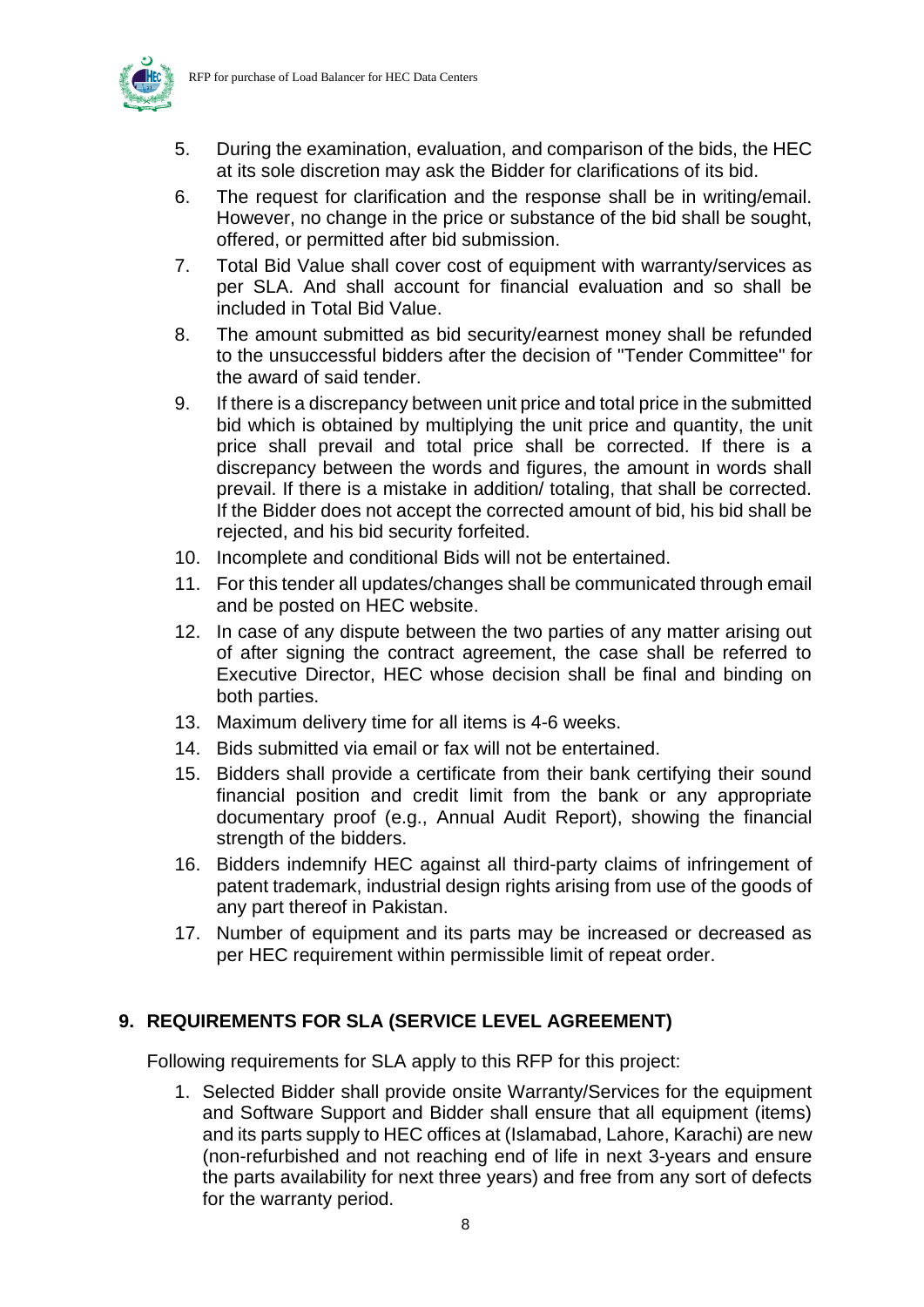

- 2. Comprehensive Warranty/ services must be provided for a period of 3 Years.
- 3. Preventive maintenance in the respect of system and its auxiliaries must be carried out on monthly basis.
- 4. Response time of the successful Bidder in the context of warranted services at all days, 24 X 7, shall be 1 hour from the reporting of the fault. In case all units in a site are out of operation then the response time shall be 30 minutes from the reporting of the fault. The same will be valid for all non-working hours and non-workings days of HEC.
- 5. The Bidders must ensure the escalation response time through their engineers in business hours, the escalation time shall be 30 minutes in working hours and 1.5 hours in non-working hours. Maximum restoration time allowed shall be three (3) hours.
- 6. They will make sure the provisioning of backup in case of fault rectification more than two hour and will maintenance onsite backup units / spare parts. The backup of an item and any of its parts with same specification shall be provided in 2 to 4 hours and replacement shall be provided within 24 hours.

#### **10. MEET OR EXCEED SPECIFICATIONS**

The specifications provided in this RFP are the minimum requirements of HEC. The vendors must meet or may exceed these specifications to meet the actual requirements of this Project and its successful practical implementation. But in such a case additionally proposed or altered specifications should clearly be highlighted to enable HEC to clearly identify modified specifications.

#### <span id="page-9-0"></span>**11. CLARIFICATIONS**

Queries regarding this RFP shall be submitted in writing to:

#### **Syed Muhammad Jamil Shah**

Assistant Director (Networks) Higher Education Commission  $H - 9$ , Islamabad. Phone: +92 (051)90402244 E-mail: [smjshah@hec.gov.pk](mailto:smjshah@hec.gov.pk)

#### **Faisal Rafique**

Deputy Director (Systems) Higher Education Commission H – 9, Islamabad. Phone: +92 (051)90402244 Fax: +92(051) 90402202 E-mail: [frafique@hec.gov.pk](mailto:frafique@hec.gov.pk)

#### **Ch. Abdullah Fayyaz Chattha**

Director (Operations), PERN Higher Education Commission  $H - 9$ . Islamabad. Phone: +92 (051)90402212 Fax: +92(051) 90402202 E-mail**:** [achattha@hec.gov.pk](mailto:achattha@hec.gov.pk)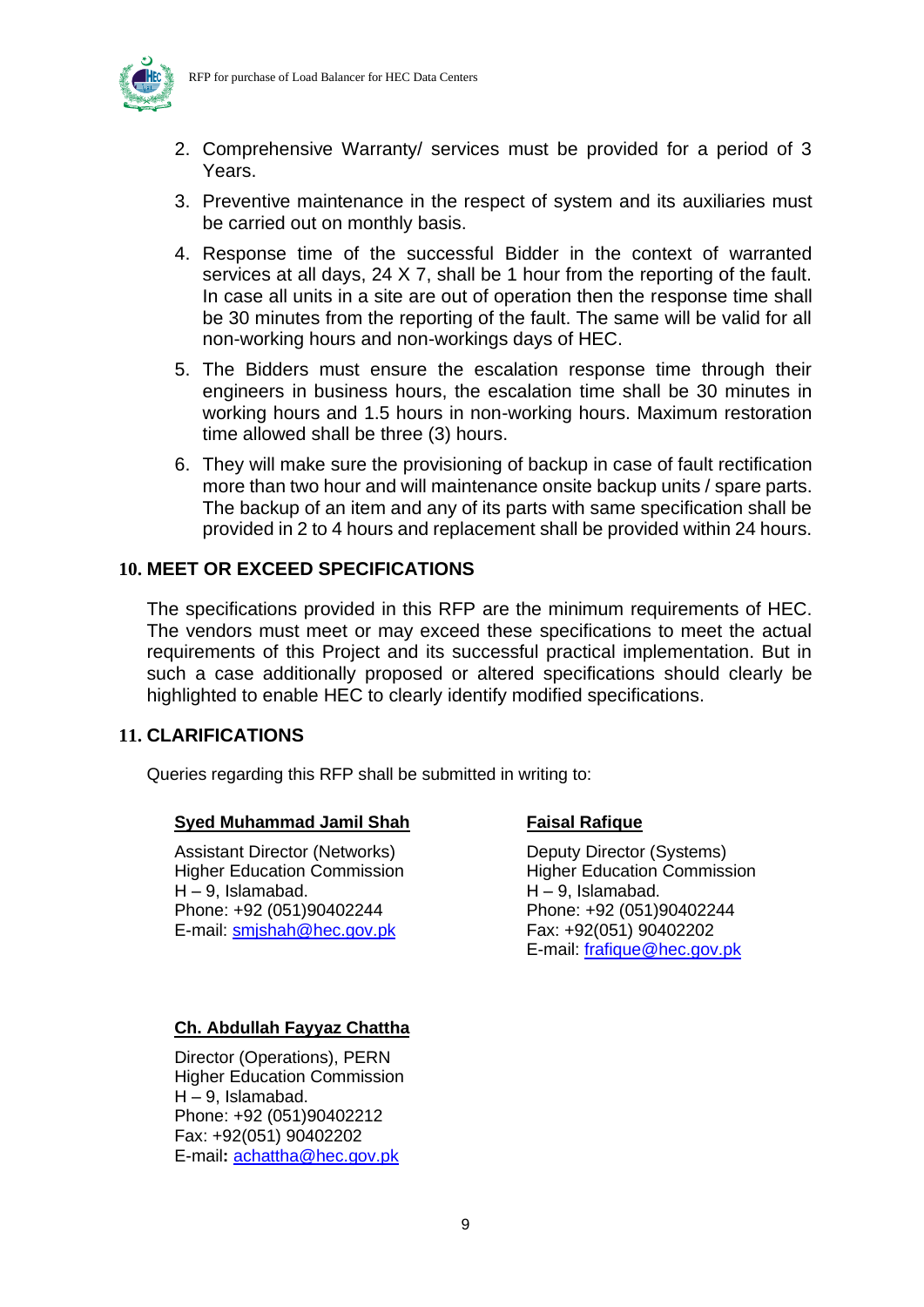<span id="page-10-0"></span>

# **Annex. - I Form I: Technical Services Requirement**

Two (02) Load Balancers along with requisite software/Licenses, for HEC Datacenter(s) each one with at-least following technical specs are required:

- $\triangleright$  The device must support load balancing and reverse proxy features and must be compatible with: M.S. Exchange 2013/16/19, SharePoint 2010/2013/16/19, Remote Desktop Services/WTS, IBM BPM WAS services and php/java platforms' applications.
- ➢ The device must be mentioned on Microsoft Technet website for Infrastructure qualified for Microsoft Exchange, SharePoint, and related applications.
- ➢ Proposed solution must support L4/L7 throughput up to 15 Gbps and must be upgradeable to 20 Gbps.
- ➢ Bulk Encryption 8 Gbps and must be upgradeable to 10 Gbps
- $\triangleright$  SSL TPS (2K Keys) minimum 12,000 and must be upgradeable to 16,000
- $\triangleright$  SSL TPS (1K Keys) minimum 16,000 and must be upgradeable to 20,000
- ➢ Concurrent Layer 4 Connections minimum 35,000,000 or up to 50,000,000
- ➢ Concurrent Layer 7 Connections minimum 300,000 or up to 600,000
- ➢ Layer 7 HTTP requests/sec min. 200,000 or up to 300,000
- $\geq$  Layer 4 requests/sec minimum 1,500,000 or up to 2,000,000
- ➢ Layer 4 connections/sec min. 400,000 or up to 500,000
- ➢ Solution must be appliance based, along with at least, 1 VGA Port and 1 Console Ports - RJ45 or DB9.
- ➢ It must have hardware platform specs of at least: intel Xeon E5-2640v4 @2.4GHz or equivalent or higher processor, min. 32 GB RAM, and 1 TB HDD built in with the appliance.
- ➢ Appliance must have at least 10, 1Giga or 10Giga SFP+ interfaces in total, however, upgradable to include additional ports as well.
- ➢ Same model must have 10G (at least 6) interface provisioning. (Copper or fiber).
- ➢ Proposed solution must be able to support 300 real servers and must have the server health check features.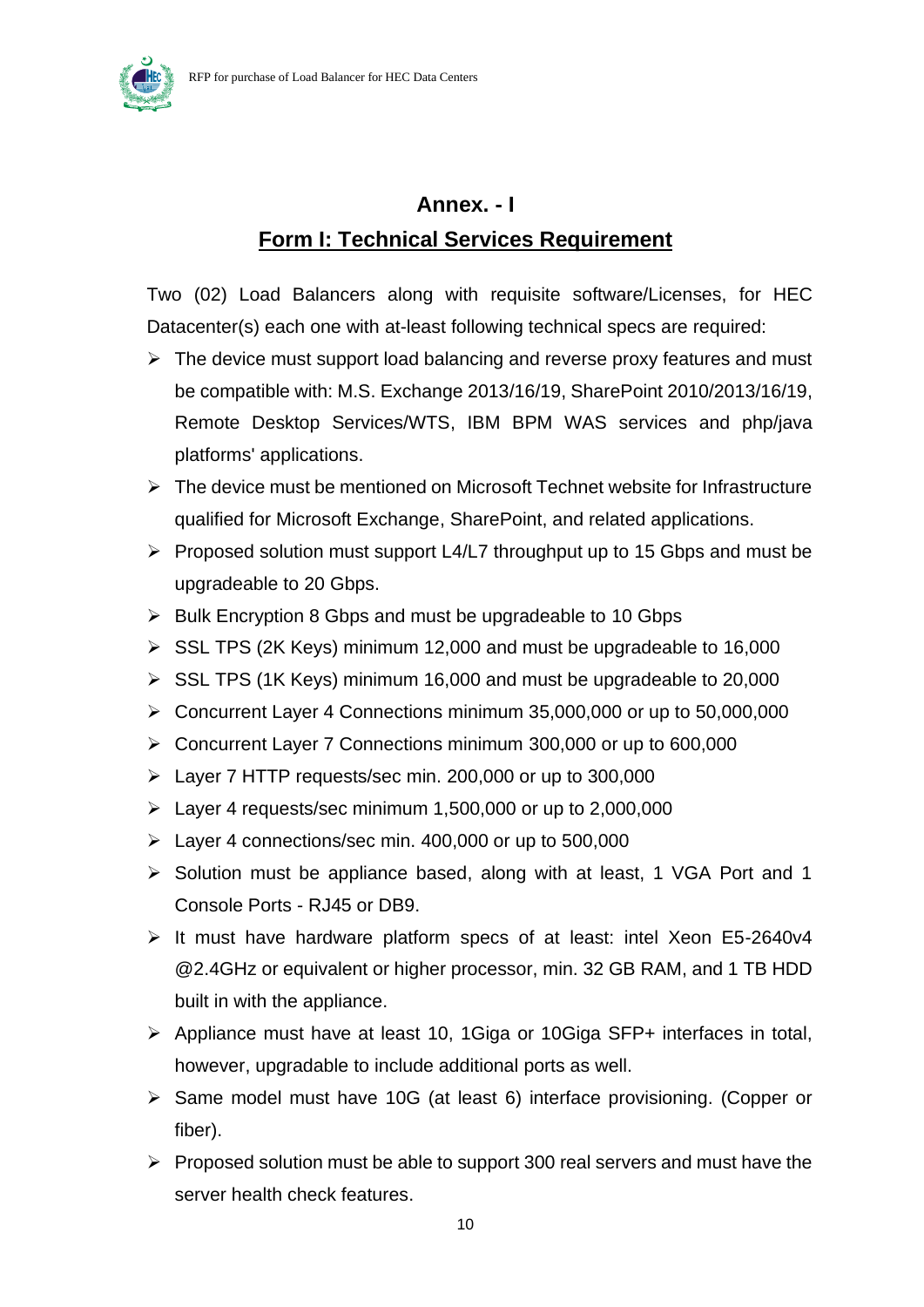



- ➢ The Load Balancer/ADC should have **Layer 4 and Layer 7** load balancing techniques/features.
- ➢ Solution must have Round Robin, Least Request as a Load Balancing/ADC algorithms.
- ➢ Proposed solution must support adaptive load balancing feature based on
	- $\checkmark$  SNMP checks for CPU utilization on the servers
	- $\checkmark$  Dynamic querying for URLs.
	- ✓ Load balancing algorithms and adaptive scheduling are related
- ➢ Load Balancer should support following layer 7 content routing based on
	- $\checkmark$  HTTP Headers
	- ✓ URLS
	- ✓ Client IP
	- ✓ HTTP Methods

and any combination of the above.

- ➢ Proposed solution must be capable of content rewriting and support following actions:
- ➢ Request Modifications.
	- ✓ Insert Header
	- ✓ Delete Header
	- ✓ Modify Header
- ➢ Response Modifications
	- ✓ Insert Header
	- ✓ Delete Header
	- ✓ Modify Header
- ➢ Proposed solution should support **persistence** of incoming client connection

based on

- ✓ Client IP
- ✓ Client IP & Port
- ✓ HTTP Cookie
- ✓ HTTP Header
- ✓ HTTP Parameter
- ✓ RDP Session ID
- ➢ Solution must be Microsoft certified.
- ➢ Solution should have integration with **Windows Remote Desktop** Connection Broker to support Window Remote Desktop Session persistence.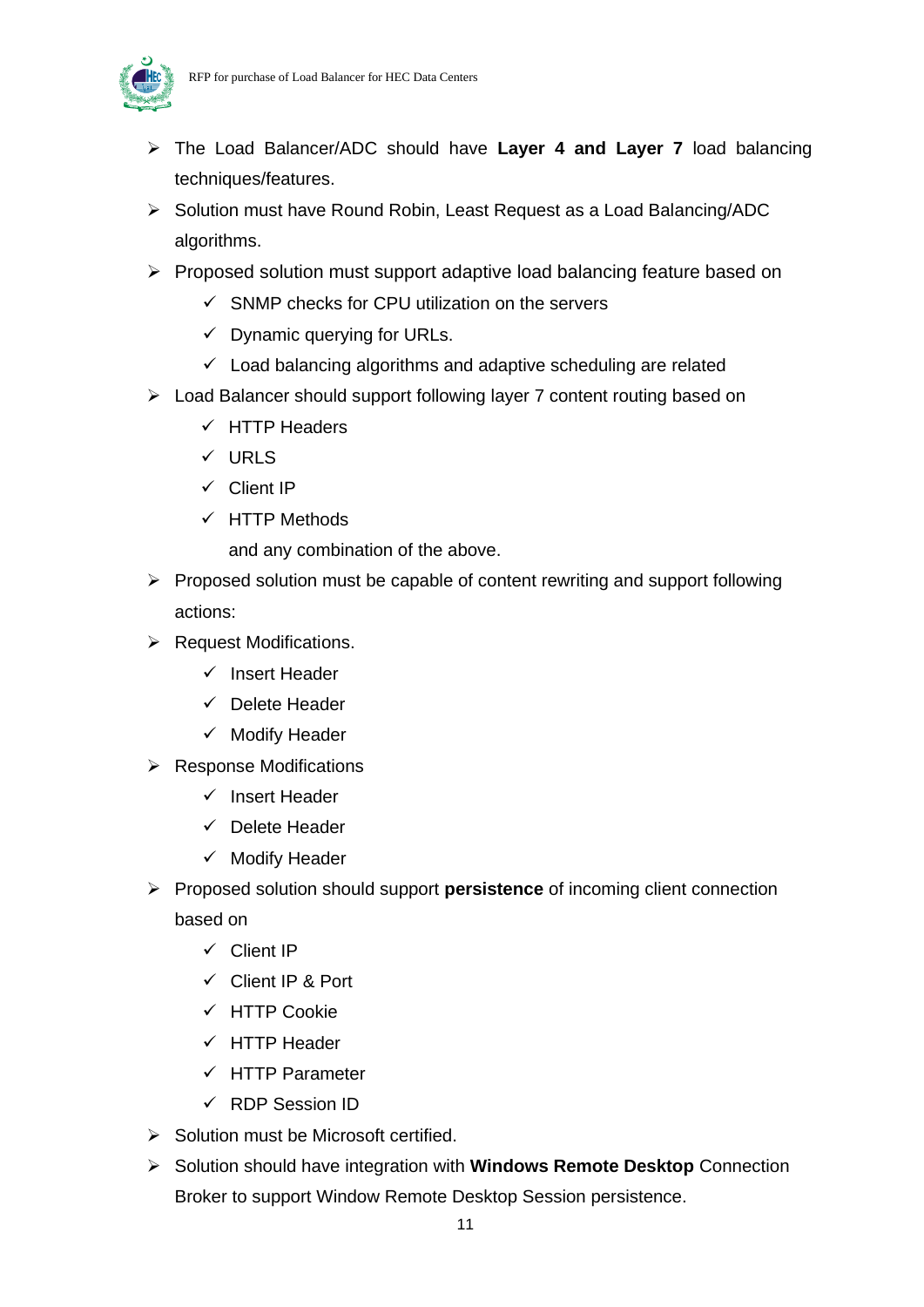

- ➢ Solution should have integrated **AAA support** for LDAP and Radius
- ➢ Solution should have a **single sign-on** option for Kerberos etc.
- ➢ Solution should have the ability to **compress Web traffic** to reduce network requirement.
- ➢ Solution should have the ability to reduce back-end Web server load and increase Web server performance by **caching** Web content.
- ➢ Solution should support **Direct Server Return (DSR)** deployment.
- ➢ Proposed solution must support following service configurations
	- $\checkmark$  TCP Proxy, UDP Proxy and Layer 7
	- $\checkmark$  FTP and FTP SSL
	- ✓ HTTP/S
	- ✓ Instant SSL
- ➢ Proposed solution should have a connection drain capability to take servers out of load balancing pool.
- ➢ Solution should support **IPv6** as well as **IPv4** and have the ability to turn IPv4 traffic to IPv6 traffic on the backend.
- ➢ Proposed solution should support data center level redundancy with built-in
	- **Global Server Load Balancing (GSLB)** based on
		- $\checkmark$  Priority provides alternate location for accessing resource in the event that the primary server fails.
		- $\checkmark$  Geo IP directs requests to the geographically closet server location.
		- $\checkmark$  Region requests from a certain region are directed to the data center that supports that region.
- $\triangleright$  Proposed solution should have support for multiple VLANs with tagging capability.
- ➢ The Load Balancer / ADC should have support for bonding links to prevent network interfaces from becoming a single point of failure.
- ➢ Proposed solution must have SSL offload capability.
- ➢ Solution should have the ability to host multiple HTTPs enabled Websites on the same I.P. address by using **Server Name Indicator (SNI)**.
- $\triangleright$  Proposed solution should have the ability to receive encrypted data on the frontend and pass clear text to the back-end servers.
- ➢ Proposed solution should have advanced encryption capabilities that support **Perfect Forward Secrecy (PFS)** with ECDSA and RSA.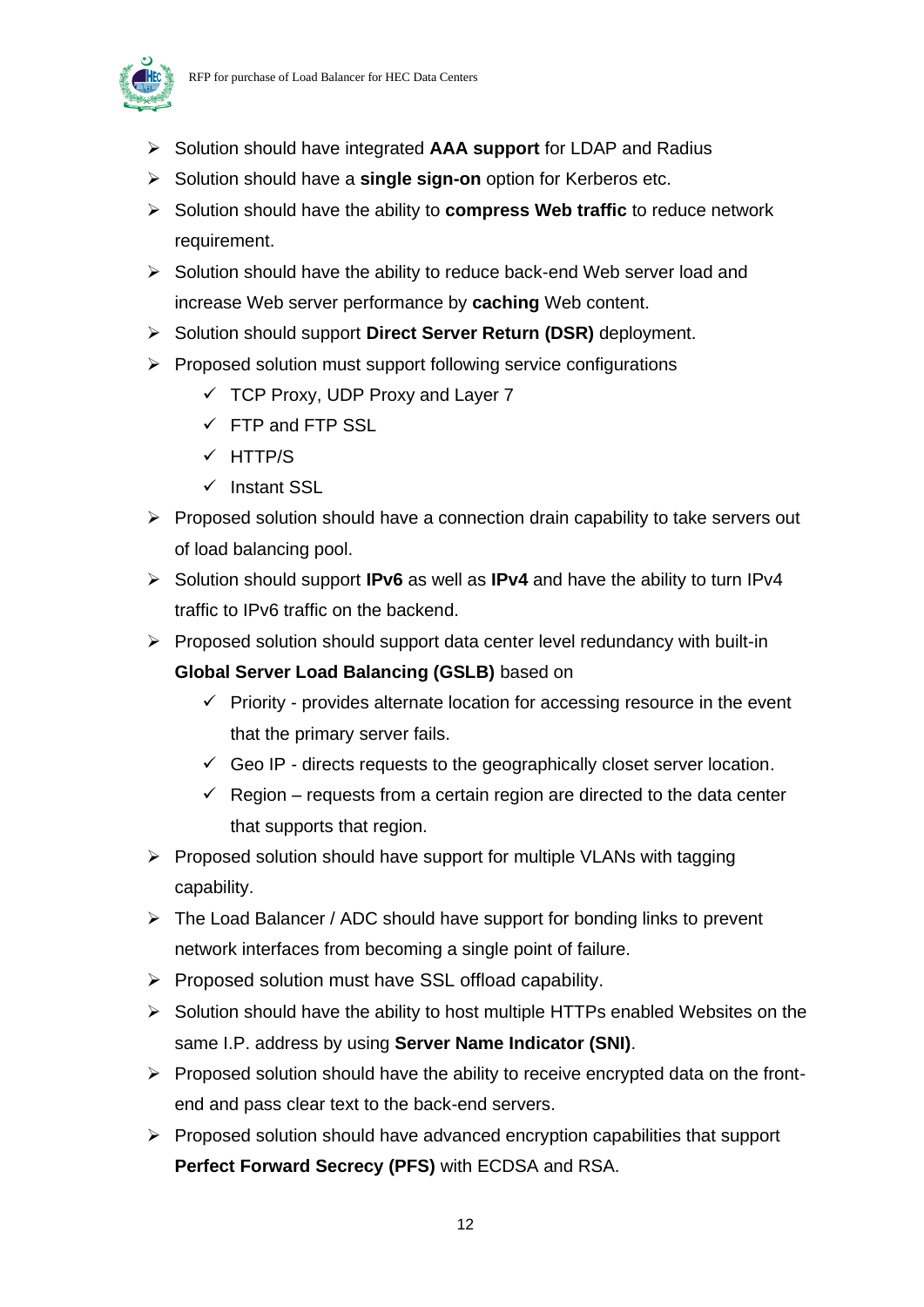

- ➢ Proposed solution should allow for the selection of various **cipher techniques** to encrypt messages.
- ➢ Quoted solution should have **SSL certificate management**.
- ➢ Proposed solution should have **client certificates** such as
	- ✓ Online Certificate Status Protocol (OCSP).
	- ✓ Certificate Revocation List (CRL)
- ➢ Solution should have the capability to add policies to allow for **client authorization and authentication**.
- ➢ Proposed solution should protect against **OWASP Top 10 common attacks** like
	- $\checkmark$  SQL Injections
	- $\checkmark$  Cross-site Scripting (XSS)
	- ✓ Cross-Site Request Forgery (CSRF) etc
- ➢ Solution should have **DDoS prevention** that can granularly control the number of requests to throttle or drop traffic based on I.P. or client.
- ➢ Solution should have outbound content inspection for **Data Loss Prevention**.
- ➢ Solution should be able to control traffic into and out of the network with **Layer 4 ACLs**.
- ➢ Solution should have **I.P. reputation pool** to block or deny traffic arriving at a service from the following types of I.P. addresses
	- $\checkmark$  Geo Pool List of geographical regions
	- $\checkmark$  Anonymous Proxy Proxies that hide the I.D. information of client computers
	- ✓ Satellite Provider Satellite ISPs
- ➢ Proposed solution should simplify **PCI compliance** and use strong security protocols to safeguard sensitive cardholder data during transmission over open, public networks.
- ➢ Proposed solution has the ability to generate a **PCI compliance report.**
- ➢ Proposed solution should have predefined **security templates** like,
	- ✓ IBM Domino
	- ✓ Oracle
	- ✓ OWA/2010/2013/2016 or latest
	- ✓ SharePoint/2013/2016 or latest
- ➢ Solution should **integrate security and application delivery** on one platform
- ➢ Solution should have **click jacking protection**.
- ➢ Solution should have **attack definition updates**.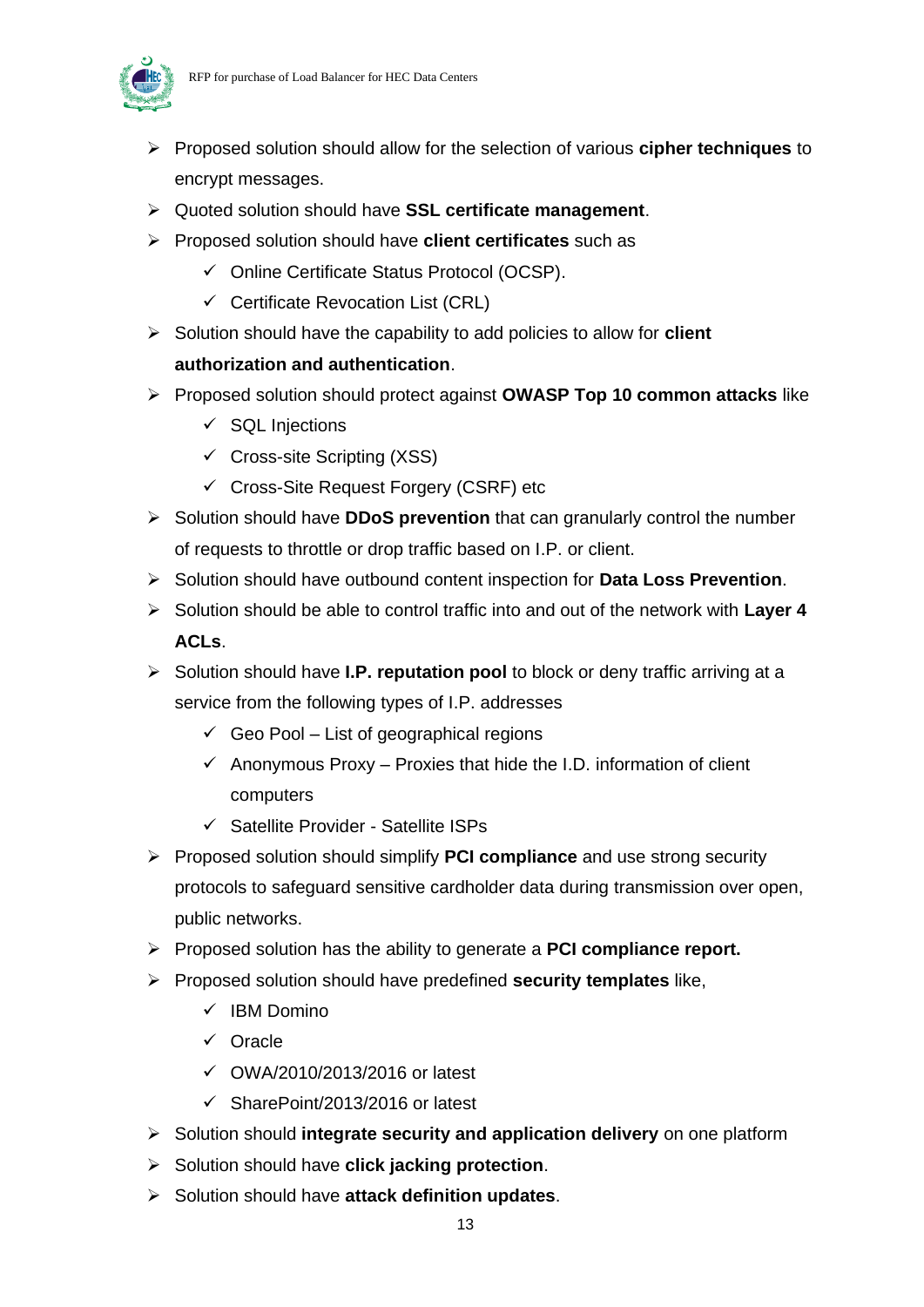

- ➢ Solution should have **application-level monitoring** capabilities to monitor different types of servers such as
	- ✓ Web servers
	- ✓ LDAP servers
	- ✓ Email servers
	- ✓ RADIUS servers
- ➢ Solution should allow combining multiple monitors to create **monitor groups**
- ➢ Solution should support monitoring of the Load Balancer / ADC via **SNMP**
- ➢ Solution should support **SNMP traps**.
- $\triangleright$  System should have the ability to graph service level statistics such as number of connections, requests.
- ➢ Proposed solution's feature must be GUI based configurable.
- $\triangleright$  Solution must be able to generate granular reports
	- $\checkmark$  Security and Traffic.
	- ✓ Audit
	- ✓ Config summary
	- ✓ PCI
- ➢ Solution should have **exportable logs** for access, audit, network firewall, and web firewall.
- ➢ Solution should provide basic Web application Firewall (WAF) features.
- $\triangleright$  Solution should provide application attack protection.
- ➢ Solution should provide a **RESTful Application Programming Interface (API)**
- ➢ Solution must be quoted with 3 years of complete subscription, Services and support, and warranty with Hardware replacement etc.

#### **Bill of Quantity**

| Sr. | <b>Item</b>                                                           | <b>Description</b>                                                                              |  |  |  |
|-----|-----------------------------------------------------------------------|-------------------------------------------------------------------------------------------------|--|--|--|
|     | Hardware Load Balancer<br>(along with requisite<br>software/licenses) | As per the requirement mentioned in the above<br><b>Technical Service Requirements details.</b> |  |  |  |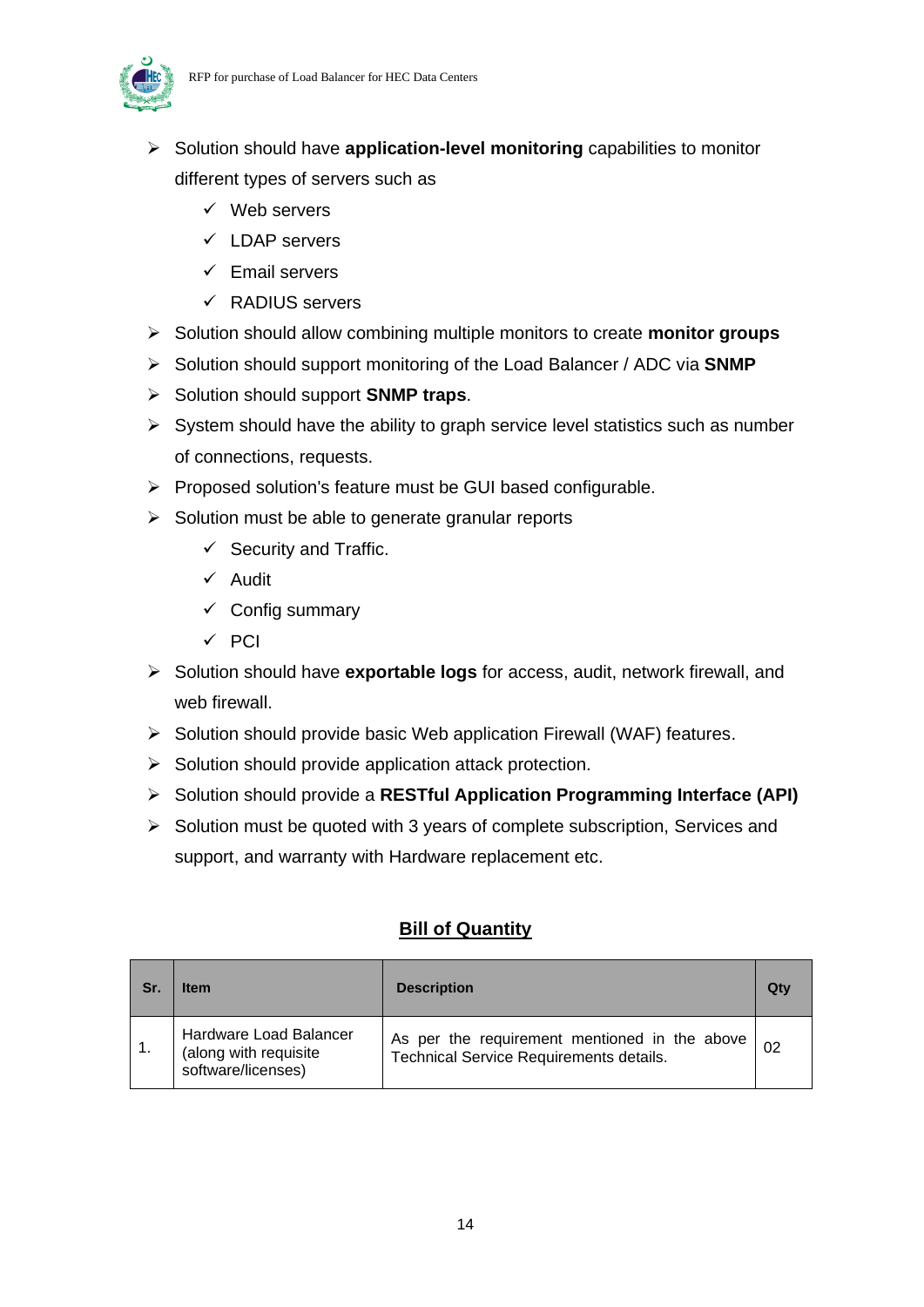

# **Annex II: Proposal Submission Form.**

**PROPOSAL SUBMISSION FORM**

The Director General (IT), Higher Education Commission, H-9, Islamabad

Sir,

We, the undersigned, offer to provide services for "Supply of Load Balancer" and in accordance with your Request for Proposal dated \_\_\_\_\_\_\_\_\_\_\_\_\_\_, and our Proposal. We are hereby submitting our Financial Proposal along with technical compliance, sealed in envelope.

We understand you are not bound to accept any Proposal you receive and reserves the right to accept or reject any offer and to annul the bidding process and reject all proposals without assigning any reason or having to owe any explanation whatsoever.

The decision of evaluating committee shall be final and cannot be challenged on any ground at any forum, and the evaluating committee will not be liable for any loss or damage to any party acting in reliance thereon.

We remain,

Yours' sincerely

Authorized Signature: Name and Title of Signatory: Name of Firm: Address: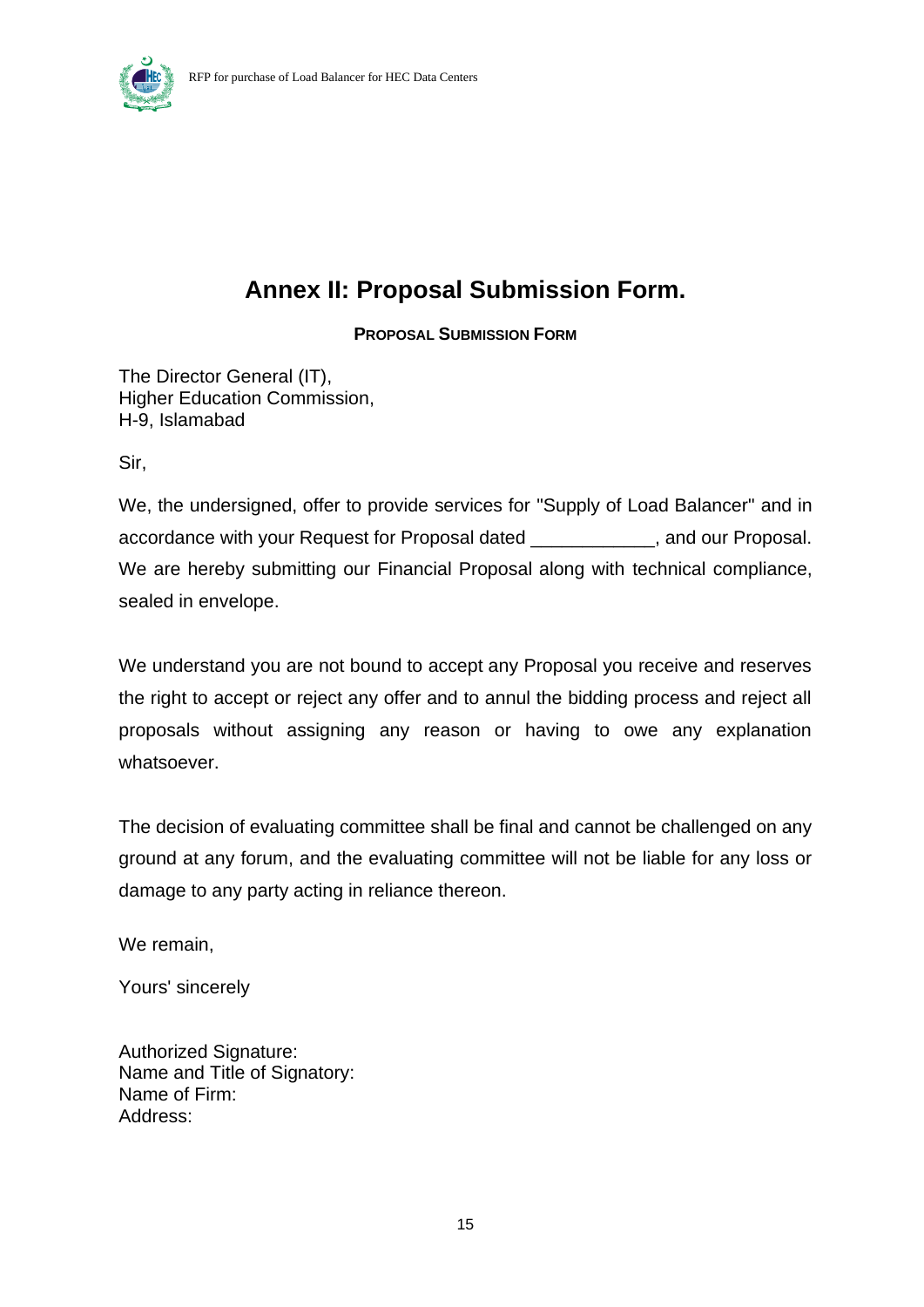

## **Annex III: Firm's References**

#### **Relevant Services carried out in the Last three Years That Best Illustrate Qualifications**

Using the format below, provide information on each reference assignment for which your firm/entity, either individually as a corporate entity or as one of the major companies within an association, was legally contracted.

| <b>Assignment Name:</b>                                                                                | Country:                                               |                                                                                     |  |  |
|--------------------------------------------------------------------------------------------------------|--------------------------------------------------------|-------------------------------------------------------------------------------------|--|--|
| Location within Country:                                                                               |                                                        | <b>Key Professional Staff</b><br>Provided by Your Firm/<br>entity(profiles):        |  |  |
| Name of Client:                                                                                        | NO. of Staff:                                          |                                                                                     |  |  |
| Address:                                                                                               |                                                        | NO. of Staff-Months; duration<br>of assignment:                                     |  |  |
| <b>Start Date</b><br>(Month/Year):                                                                     | <b>Completion Date</b><br>(Month/Year):                | Approx. Value of Services (in<br>Current ):                                         |  |  |
| Name of Associated Consultants, if any:                                                                |                                                        | NO of Months of Professional<br><b>Staff Provided by Associated</b><br>Consultants: |  |  |
| Name of Senior Staff (Project Director/Coordinator, Team Leader) involved, and<br>functions performed: |                                                        |                                                                                     |  |  |
| <b>Narrative Description of Project:</b>                                                               |                                                        |                                                                                     |  |  |
|                                                                                                        | Description of Actual Services Provided by Your Staff: |                                                                                     |  |  |

Firm's Name: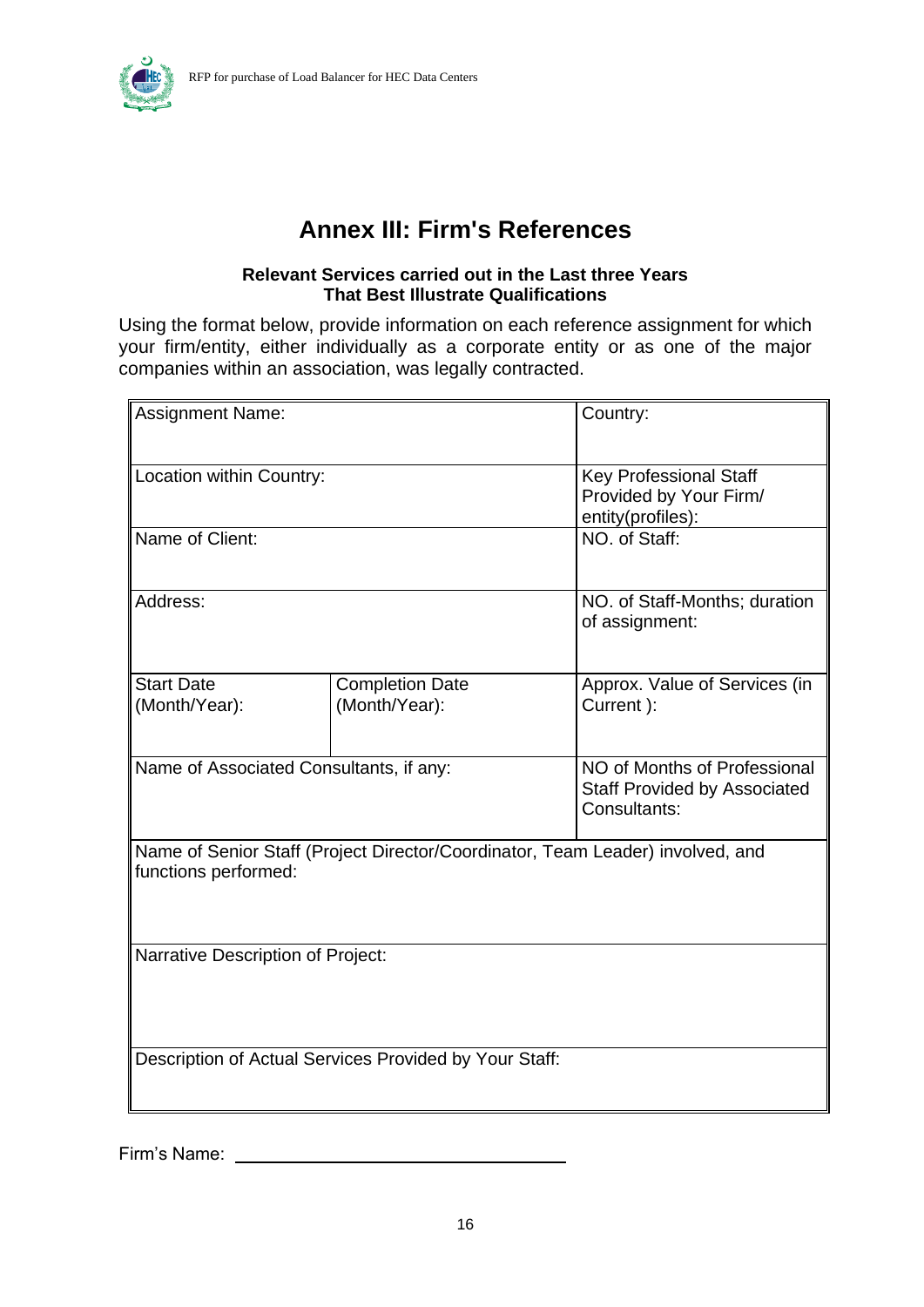

### **Annex IV**

### **DECLARATION OF FEES, COMMISSION AND BROKERAGE ETC. PAYABLE BY THE SUPPLIERS OF GOODS, SERVICES & WORKS IN CONTRACTS WORTH RS.10.00 MILLION OR MORE**

Contract Number: \_\_\_\_\_\_\_\_\_\_\_\_\_\_\_\_\_\_\_\_\_\_\_\_\_\_\_\_\_\_Dated: \_\_\_\_\_\_\_\_\_\_\_\_\_\_\_\_\_\_\_\_\_\_\_\_\_\_

Contract Value: \_\_\_\_\_\_\_\_\_\_\_\_\_\_\_\_\_\_\_\_\_\_\_\_\_\_\_\_\_

Contract Title:

**\_\_\_\_\_\_\_\_\_\_\_\_\_\_\_\_** hereby declares that it has not obtained or induced the procurement of any contract, right, interest, privilege or other obligation or benefit from Government of Pakistan or any administrative subdivision or agency thereof or any other entity owned or controlled by it (GoP) through any corrupt business practice.

Without limiting the generality of the foregoing, \_\_\_\_\_\_\_\_\_\_\_\_ represents and warrants that it has fully declared the brokerage, Commission, fees etc. paid or payable to anyone and not given or agreed to give and shall not give or agree to give to anyone within or outside Pakistan either directly or indirectly through any natural or juridical person, including its affiliate, agent, associate, broker, consultant, director, promoter, shareholder, sponsor or subsidiary, any commission, gratification, bribe, finder's fee or kickback, whether described as consultation fee or otherwise, with the object of obtaining or inducing the procurement of a contract, right, interest, privilege or other obligation or benefit in whatsoever form from GoP, except that which has been expressly declared pursuant hereto.

\_\_\_\_\_\_\_\_\_\_\_\_\_\_\_\_ certifies that it has made and will make full disclosure of all agreements and arrangements with all persons in respect of or related to the transaction with GoP and has not taken any action or will not take any action to circumvent the above declaration, representation, or warranty.

\_\_\_\_\_\_\_\_\_\_\_\_\_ accepts full responsibility and strict liability for making any false declaration, not making full disclosure, misrepresenting facts, or taking any action likely to defeat the purpose of this declaration, representation, and warranty. It agrees that any contract, right, interest, privilege or other obligation or benefit obtained or procured as aforesaid shall, without prejudice to any other right and remedies available to GoP under any law, contract, or other instrument, be voidable at the option of GoP.

Notwithstanding any rights and remedies exercised by GoP in this regard, agrees to indemnify GoP for any loss or damage incurred by it on account of its corrupt business practices and further pay compensation to GoP in an amount equivalent to ten time the sum of any commission, gratification, bribe, finder's fee or kickback given by \_\_\_\_\_\_\_\_\_\_\_\_\_\_\_\_\_ as aforesaid for the purpose of obtaining or inducing the procurement of any contract, right, interest, privilege or other obligation or benefit in whatsoever form from GoP.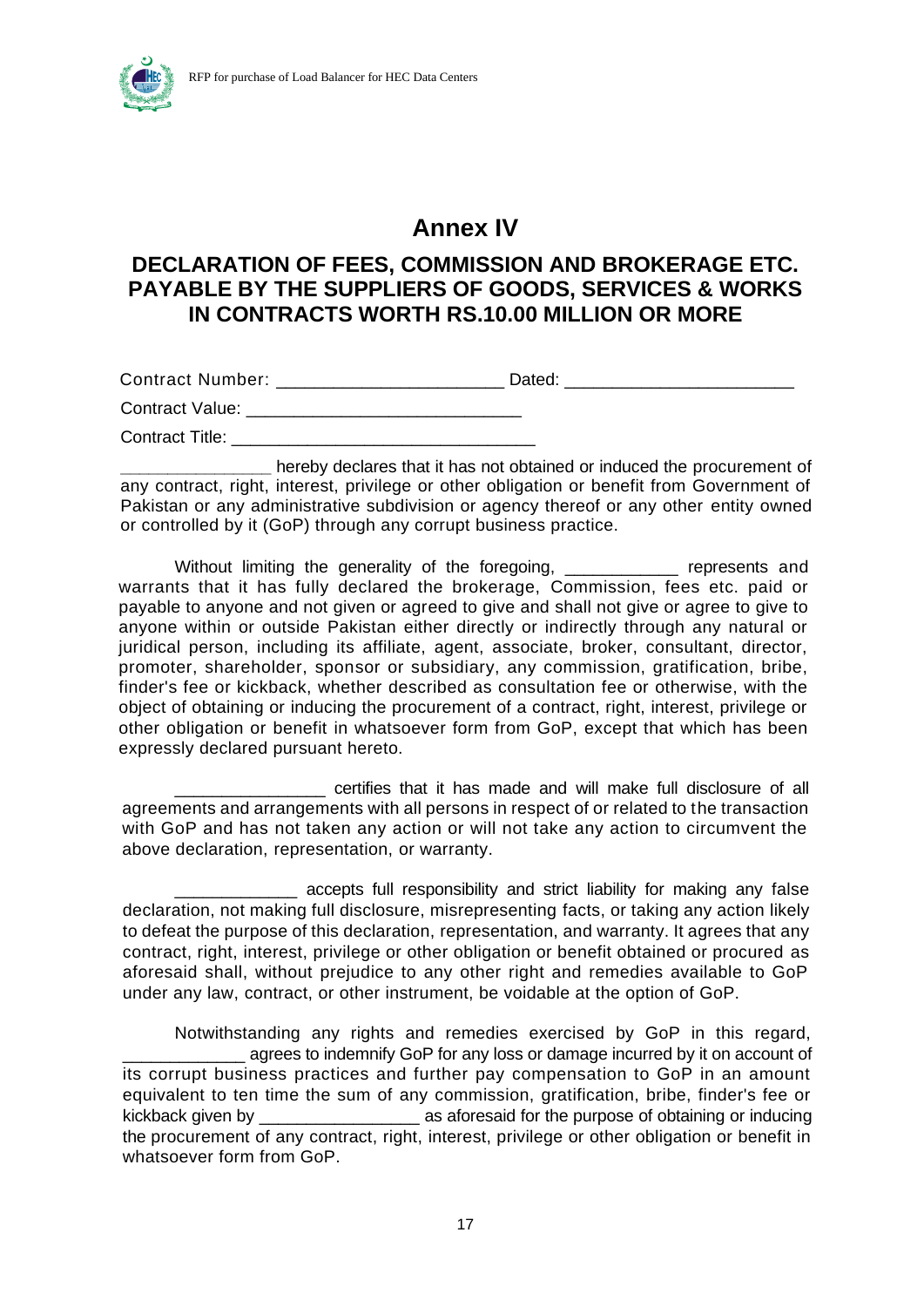

### <span id="page-18-0"></span> **[Company name]**

## **Annex V: Bill of Cost**

(To be filled by the Bidder as part of Financial Proposal)

| <b>Item</b> | <b>Description (As</b><br>per requirement<br>mentioned in<br><b>Technical</b><br><b>Service</b><br><b>Requirement</b><br>Form I Item) | Qty (a) | <b>Unit</b><br><b>Cost</b><br>with 1 <sup>st</sup><br>Year<br><b>Warranty</b><br>/Services<br>and<br><b>Taxes</b> | 2 <sup>nd</sup> Year<br>Warranty/<br><b>Services</b><br><b>Charges</b> | 3rd Year<br><b>Warranty /</b><br><b>Services</b><br><b>Charges</b> | <b>Total</b><br><b>Charges</b><br>$e=a*b+c+d)$ |
|-------------|---------------------------------------------------------------------------------------------------------------------------------------|---------|-------------------------------------------------------------------------------------------------------------------|------------------------------------------------------------------------|--------------------------------------------------------------------|------------------------------------------------|
|             |                                                                                                                                       |         |                                                                                                                   |                                                                        |                                                                    |                                                |
|             |                                                                                                                                       |         |                                                                                                                   |                                                                        |                                                                    |                                                |
|             |                                                                                                                                       |         |                                                                                                                   |                                                                        |                                                                    |                                                |
|             |                                                                                                                                       |         |                                                                                                                   |                                                                        |                                                                    |                                                |
|             |                                                                                                                                       |         |                                                                                                                   |                                                                        |                                                                    |                                                |
|             |                                                                                                                                       |         |                                                                                                                   |                                                                        |                                                                    |                                                |
|             |                                                                                                                                       |         |                                                                                                                   |                                                                        |                                                                    |                                                |
|             |                                                                                                                                       |         |                                                                                                                   |                                                                        |                                                                    |                                                |
|             |                                                                                                                                       |         |                                                                                                                   |                                                                        |                                                                    |                                                |
|             |                                                                                                                                       |         |                                                                                                                   |                                                                        |                                                                    |                                                |
|             |                                                                                                                                       |         |                                                                                                                   |                                                                        |                                                                    |                                                |
|             |                                                                                                                                       |         |                                                                                                                   |                                                                        |                                                                    |                                                |
|             |                                                                                                                                       |         |                                                                                                                   |                                                                        |                                                                    |                                                |
|             |                                                                                                                                       |         |                                                                                                                   |                                                                        |                                                                    |                                                |
|             |                                                                                                                                       |         |                                                                                                                   |                                                                        |                                                                    |                                                |